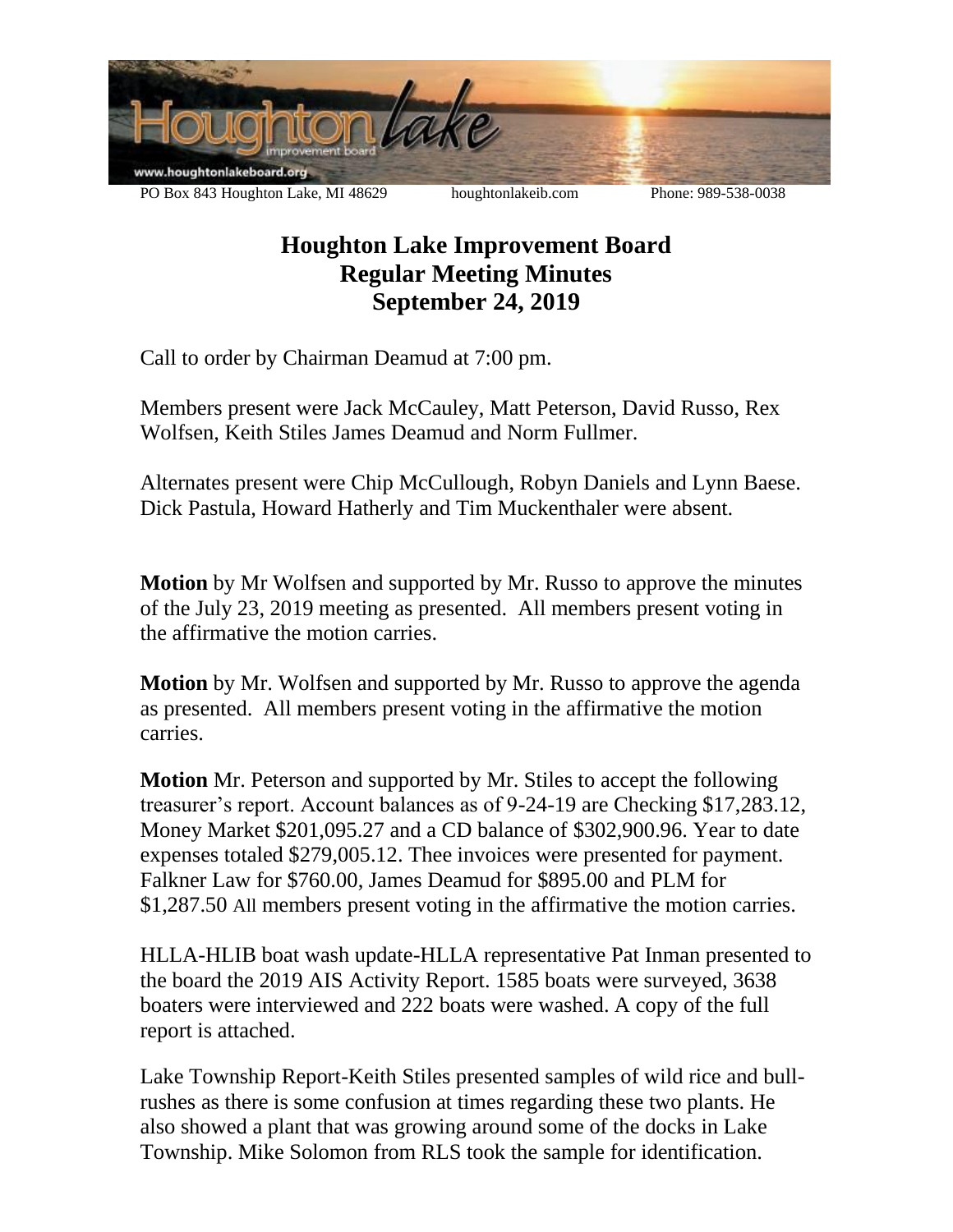**Motion** by Mr. Russo and supported by Mr. Wolfsen to certify the assessment roll for the 12-1-19 winter taxes. Members voting in favor of the motion were Mr. McCauley, Mr. Russo, Mr. Stiles, Mr. Wolfsen and Mr. Peterson. Mr. Fullmer abstained as he had prepared the roll. Motion carries.

**Motion** by Mr. Russo and supported by Mr. Stiles to set the assessment rate for the 12-1-19 winter taxes at \$100 per unit and \$50 per half unit. Members voting in favor were Mr. Stiles, Mr. Russo, Mr. Peterson, Mr. McCauley, Mr. Wolfsen and Mr. Fullmer. Motion carries.

**Motion** by Mr. Russo and supported by Mr. Peterson to set the 2020 regular meeting schedule as follows. January 28, March 24, May 26, July 28 and September 22. All meeting begin at 7 pm. Locations to be determined.

**RLS Report-**Mike Solomon representing RLS reported the cost of lake treatment totaled \$195,054 including permit. The projected cost of treatment for 2019 was \$225,000. Sculpin was applied to the SW corner of the lake and now there is an emergence native species. Solomon reported that 75 to 80 percent of the "middle grounds" looks good and that native species are re-emerging. RLS will be conducting a survey of the area in early October. Solomon stated RLS in conjunction with PLM, SePro Corp and EGLE are exploring using a combination of ProcellaCOR and Renovate OTF at lower rates in some areas. He also said that starry stonewort will be a problem in the future.

**Motion** by Mr. Stiles and supported by Mr.Wolfsen to accept an amendment to the 2019 RLS contract in the amount of \$3000. The amount is to cover additional testing required by EGLE(MDEQ). Members voting in favor of the motion were Mr. McCauley, Mr. Russo, Mr. Stiles, Mr. Wolfsen, Mr. Peterson and Mr. Fullmer. Motion carries.

**Motion** by Mr. Peterson and supported by Mr. Wolfsen to approve the 2020 RLS contract in the amount of \$67,568. Members voting in favor of the motion were Mr. McCauley, Mr. Russo, Mr. Stiles, Mr. Wolfsen, Mr. Peterson and Mr. Fullmer. Motion carries.